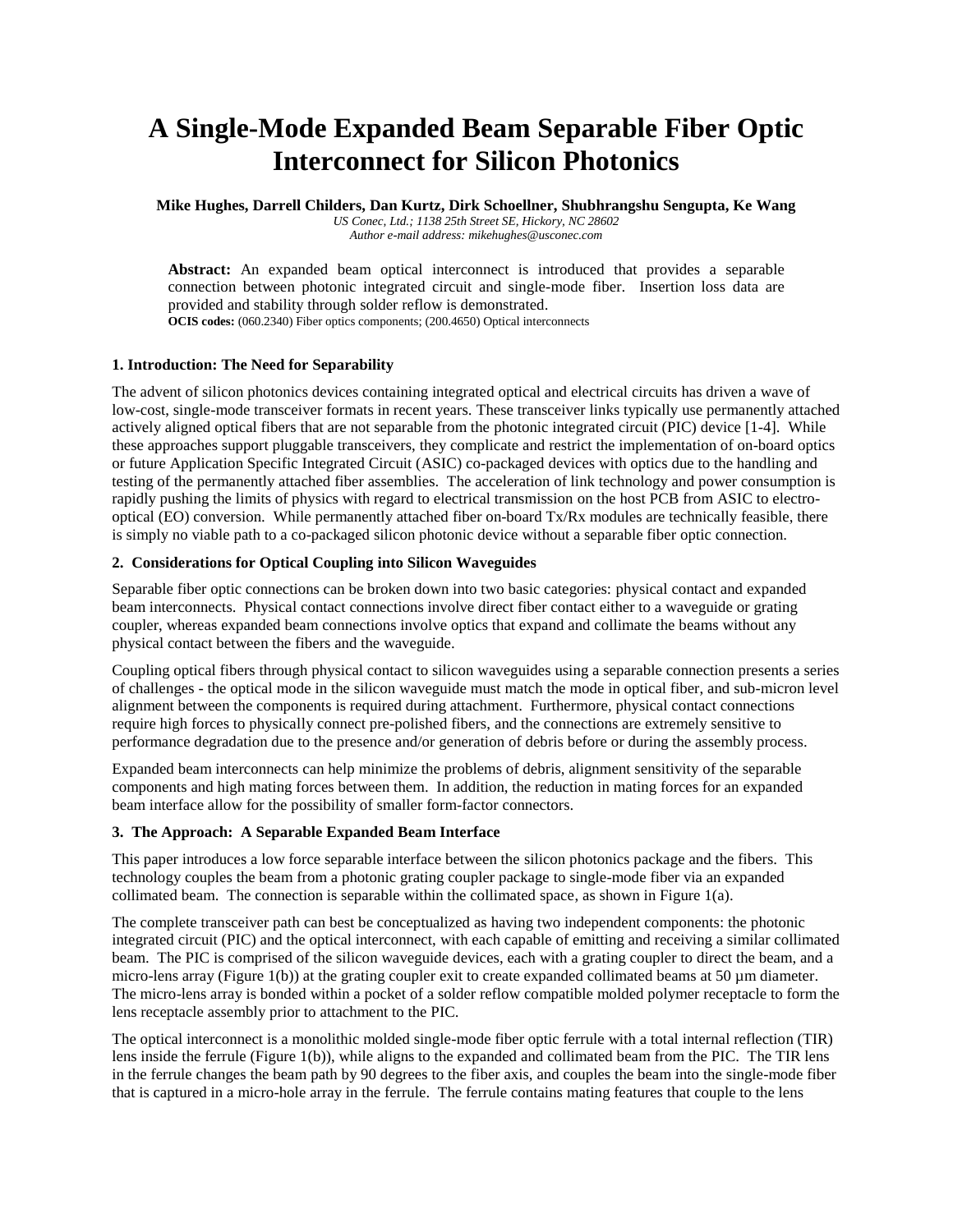receptacle assembly to align the PIC and interconnect across the expanded beam interface and form the separable connection.

Alignment of the lens receptacle assembly to the grating couplers on the PIC can be accomplished passively using pick and place equipment. Alternatively, the optical interconnect can be mated to the lens receptacle assembly and the pair can be actively aligned to the PIC. Active alignment provides the additional opportunity to compensate for some manufacturing tolerances of the system assumed in the Monte Carlo simulations discussed later and to achieve a higher coupling efficiency. The mechanical alignment between the PIC and interconnect at the separable connection is accomplished by a set of matching male/female "dog-bone" shaped alignment features on the ferrule and the receptacle that work similarly to the traditional pin/hole mating alignment. The female dog-bone feature is visible at the top of the receptacle in Figure 1(a) surrounding the fused silica lens array.



Figure 1. (a) Overview of the optical interconnect and lens receptacle assembly, (b) cross-section view of the beam path, and (c) Monte Carlo simulation of insertion loss performance assuming a perfect Gaussian mode from grating coupler.

The coupling efficiency of the transceiver is dependent on the ability of the grating coupler to emit a spot with a mode matched to the single-mode fiber used, as well as the interface optics to maintain that mode. Manufacturing, temperature, and wavelength variances affect the performance of the coupler and must be taken into account. Figure 1(c) shows the simulated Monte Carlo insertion loss performance for the system, which achieves 98% of insertion loss values below 2.8 dB assuming a perfect Gaussian launch from the grating coupler.

Lateral and angular alignments in the optical link are important considerations to both system performance and manufacturability. The lateral alignments of the grating coupler (GC) to the micro-lens and of the single-mode fiber to the TIR lens are similar and most critical to system performance, while the sensitivities to angular misalignments within these pairs are also similar but relatively insensitive. These intra-component sensitivities can be seen in Figure 2(a), fiber/GC-to-lens offset sensitivity, and Figure 2(b) fiber/GC-to-lens tilt sensitivity. Lateral and angular alignment sensitivities between the lens receptacle assembly and the optical interconnect components are shown in Figure 2(a), lens-to-lens offset sensitivity, and Figure 2(b), lens-to-lens tilt sensitivity. The trade-offs inherent to the expanded beam approach become clear with an expanded beam causing sensitivity to lateral misalignments to decrease while the sensitivity to angular misalignments increases. This design considers this trade-off and strikes a balance to create a reasonable approach.



The use of the expanded collimated beam between the PIC device (CTE  $\sim$ 4 ppm/ $\degree$ C) and optical interconnect (CTE 50 ppm/°C) enables stable single-mode coupling by minimizing the effects of thermal expansion mismatch and lateral misalignment between the two lens arrays at the manageable expense of increased angular alignment sensitivity.

## **4. Testing Methodology and Results**

The ability to independently verify the performance of the components is critical to development and large-scale production; both the PIC and optical interconnect can be tested independently prior to installation in the final